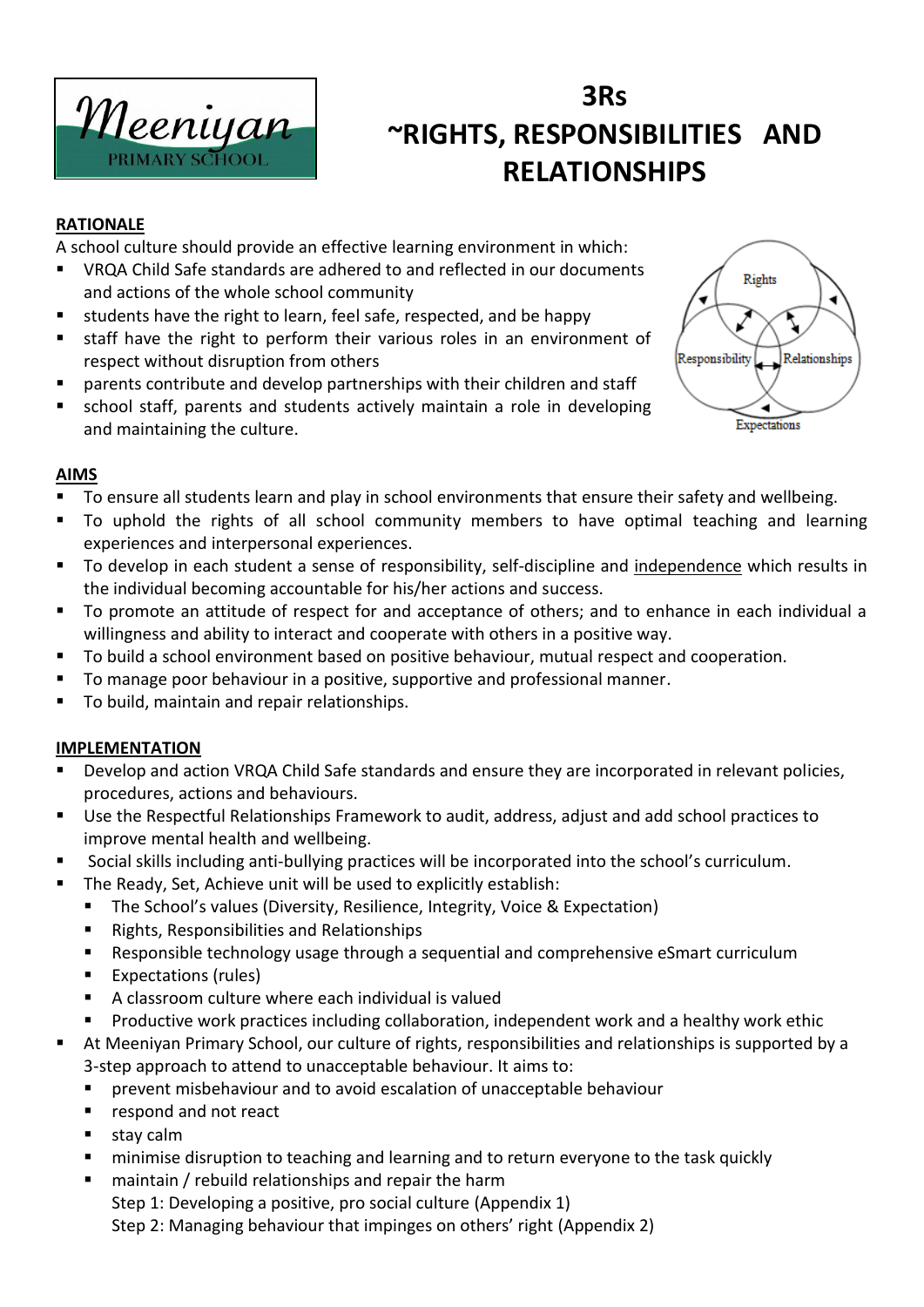Step 3: Managing ongoing, serious and/or dangerous and/or repeat behaviour that breaches one or more rights (Appendix 3)

- Corporal punishment will not be used to discipline students *(as per VRQA requirements)*
- Restraint and protective physical interventions are only used in accordance to current Department of Education and Training's policies, procedures and guidelines
- Provide opportunities for students, parents and staff to interact to develop open, positive and supportive relationships
- The school will maintain accurate recording of misbehaviour and consequences
- The 3Rs policy will be published on the school website and available in hard copy from the school office upon request.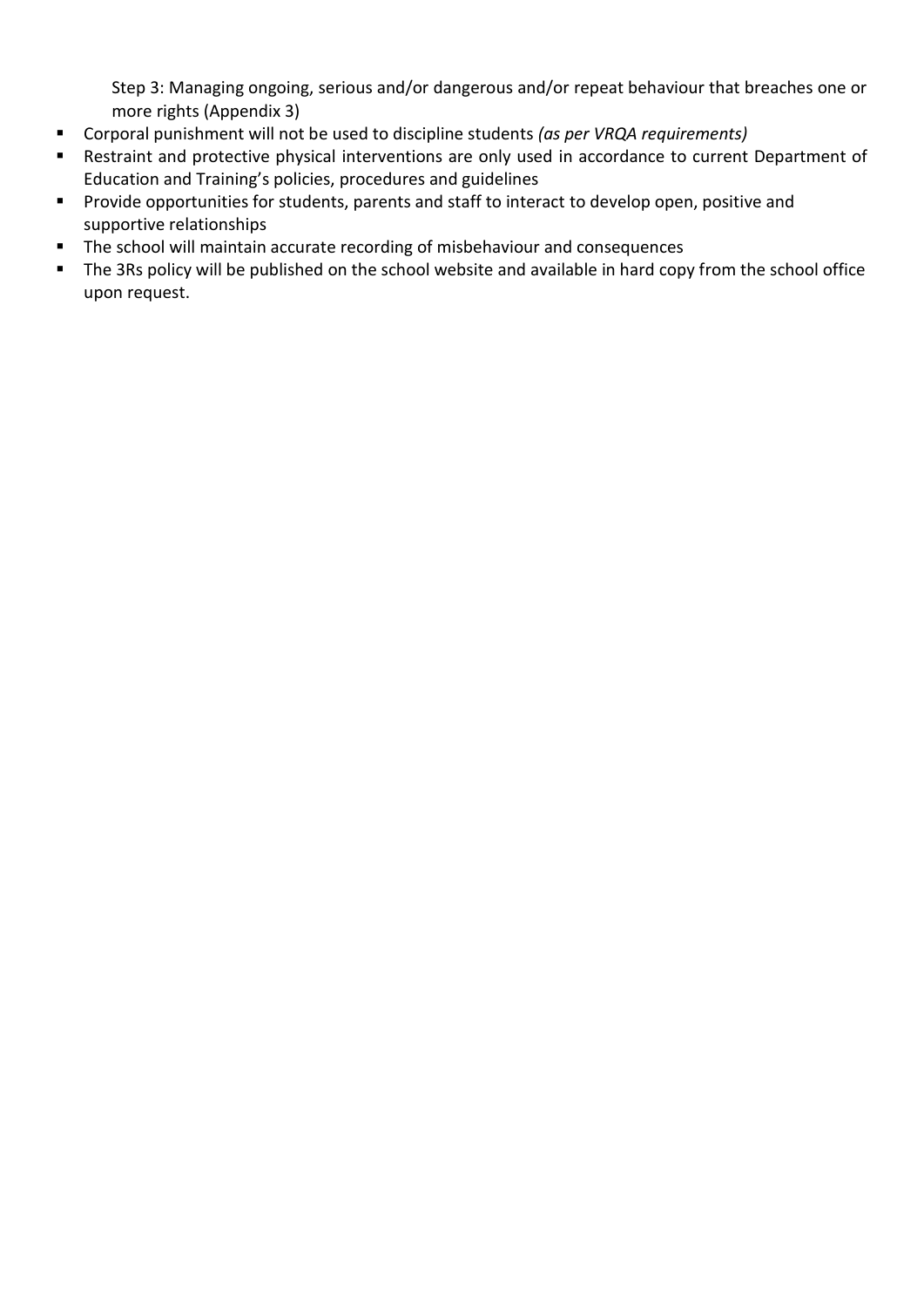#### Appendix 1

#### **STEP 1: DEVELOPING A POSITIVE, PRO SOCIAL CULTURE**

Strategies:

- develop an effective learning environment that is safe, secure, supportive and caring
- each grade teacher will establish their class expectations in consultation with students
- class expectations will be clearly displayed in the room
- Specialists develop learning expectations in consultation with students and specific to their specialist area
- develop a community of learners
- schedule personal and social capabilities lessons for a minimum of 30 minutes per week incorporating a variety of learning modes and school practices (Personal and Social Capabilities Curriculum content, Circle Time, Community Circles, Class Meetings, Junior Action Team Meetings)
- build and maintain relationships, especially good working relationships (eg through the use of Circle-Time)
- teach "Rights and Responsibilities" (reinforce and re-visit regularly)
- teach and reinforce social skills that build cooperation, teamwork, respect for self, others and property, responsibility, self-discipline, self-esteem and problem-solving (eg "5 Finger Plan")
- plan for behaviour for both the class and for individual students
- hold and convey positive & high expectations for all students
- acknowledge students at every opportunity (e.g. phone call, awards, thumbs up, newsletter, Compass Chronicles, casually)
- provide a varied, interesting, engaging and relevant curriculum, and effective and varied approaches to teaching and learning
- model respectful communication & pro-social behaviours
- develop resiliency through the implementation of the Department of Education and Training's Building Resiliency program and the use of techniques, strategies and frameworks such as POOCH, Catastrophe Scale, THINK etc…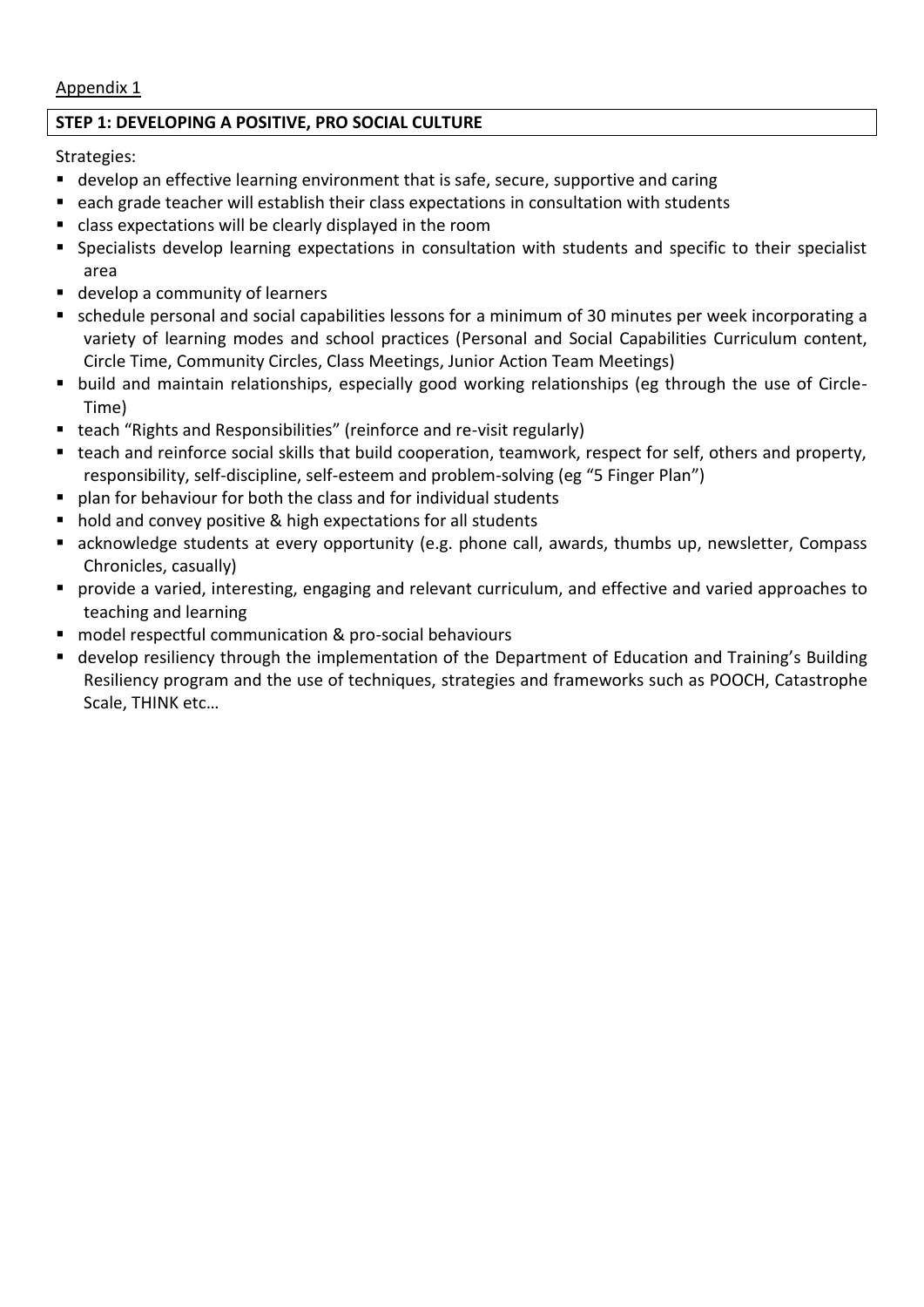#### Appendix 2

#### **STEP 2: MANAGING BEHAVIOUR THAT IMPINGES ON OTHERS' RIGHTS**

(eg threatens someone's safety, stops teaching and learning, isn't inclusive or cooperative with other students, minor damage to property)

Strategies:

- Use a staged in approach to give students the opportunity to be aware of their behaviour and the opportunity to adjust their behaviour. This includes relocation within and out of their class, referral to the Principal and communications with parents.(see attachment 1)
- Student loses opportunity to participate in an activity and has to 'sit out'
- Use of Restorative style discussions with students to repair relationships and focus on mutual respect
- Use of "I statement" (eg "When you .... I felt .... because ..... and what I want to see in future is ... )
- Use of 5-finger plan and other techniques (teacher to assist student in use of this problem-solving model)
- Student completes work at recess or lunchtime
- Conversation with a child about his/her behaviour and a plan made to address it
- Individual Behaviour Management Plans where required
- Communication with a child's parent/carer (NB: Speak to Principal prior to making contact with a parent/carer)
- Circle Time activity to address issues of relationships and to support responsible behaviour

#### **Classroom**

Staged in Approach Summary

| Action                               | Recording | Communication                                   |
|--------------------------------------|-----------|-------------------------------------------------|
| Alert<br>1.                          | No Name   | State expected behaviour                        |
| Alert again<br>2.                    | Name      | Compass Chronicle                               |
|                                      |           | State expected behaviour and future consequence |
| $\mathbf{3}$ .<br>Relocate           | Name x    | Compass Chronicle                               |
| in room                              |           | <b>Incident Reflection Sheet</b>                |
| <b>Relocate to</b><br>4 <sub>1</sub> | Name xx   | Compass Chronicle                               |
| another classroom                    |           | Incident Reflection Sheet                       |
| or Principal                         |           | Classroom Relocation Notification sent home     |
|                                      |           |                                                 |

Continued Misbehaviour: see Attachment 3(Ongoing, serious and/or dangerous and/or repeat behaviour)

#### Staged in Approach Procedure

Students who choose to disobey class rules and interrupt the teaching and learning taking place will instigate the following procedure.

- **1.** In the event that a student disobeys class rules the teacher will:
- Alert the student to the behaviour they find unacceptable.
- Clearly state the reason they are recording the student's name.
- **2.** In the event that the behaviour continues the teacher will:
- Restate their position that the behaviour is unacceptable
- Record the student's name in the Compass Chronicle
- **3.** Continued unsatisfactory behaviour = Classroom Time Out:
- Restate their position that the behaviour is unacceptable
- Write a cross next to the student's name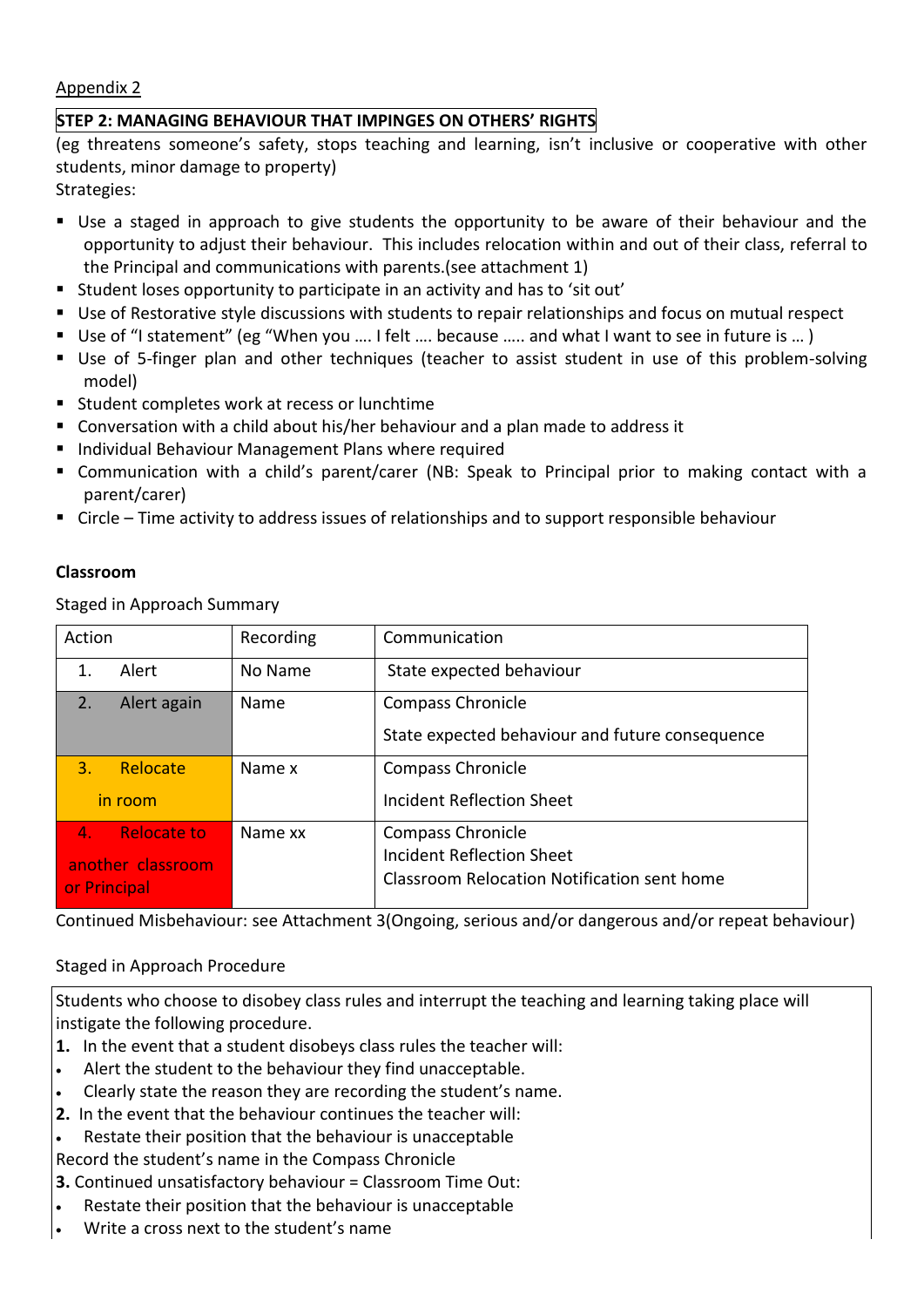- The student will continue his/her work away from the class
- The teacher will provide a withdrawal area within the room.
- **4.** Continued disruption = RELOCATION IN ANOTHER ROOM:
- Inform the student they have lost the right to remain in the classroom
- Write a cross next to the student's name
- Send the student with a 'RELOCATION card to another teacher in the same building
- The student will remain in time out until the next break
- The Principal will be notified of the RELOCATION IN ANOTHER ROOM.
- 5. At the next break the student will:
- Meet with the teacher to discuss their disruptive behaviour
- Negotiate their right to return to lessons and obey class rules
- If a student is not prepared to return in the appropriate manner they will be referred to the Principal. NB: Excessively disruptive, or unsafe behaviour may result in a teacher moving directly to step 4. Parent Notification:
- If a student is relocated to another classroom during the day the Principal will complete and send home a 'RELOCATION form notifying parents of the incident
- Parents are asked to speak to their child and to sign the RELOCATION slip and return it to school so staff know parents are aware of our concerns
- Continued Misbehaviour: see Appendix 3(Ongoing, serious and/or dangerous and/or repeat behaviour

#### **Specialist**

All specialists will record incidences in the Compass Chronicle and discuss the behaviour with the classroom teacher.

**Initial:** Ask the student to cease the unsuitable behaviour.

#### **THEN**

- **1. In the event that a student disobeys the specialist lesson rules the specialist teacher will:**
- Alert the student to the behaviour they find unacceptable
- Record the student's name
- Clearly state the reason they are writing the student's name
- **2. In the event that the behaviour continues the specialist teacher will:**
- Restate their position that the behaviour is unacceptable
- Record a cross beside the student's name
- **3. Continued disruption RELOCATION TO ANOTHER ROOM:**
- Inform the student they have lost the right to remain in the lesson
- Send the student with a '**RELOCATION'** card to the Principal who will place the student in a suitable class
- The student will remain in time out until the next break

#### **4. At the next break the student will:**

- Go directly to the specialist teacher's room to discuss their disruptive behaviour
- Negotiate their right to return to the next specialist lesson and obey the rules
- The Principal is responsible for sending home a relocation slip to parents.
- The Principal is responsible for recording the time out in the school's Parent Notifications folder
- The school's Parent Notifications folder is kept in the Principal's Office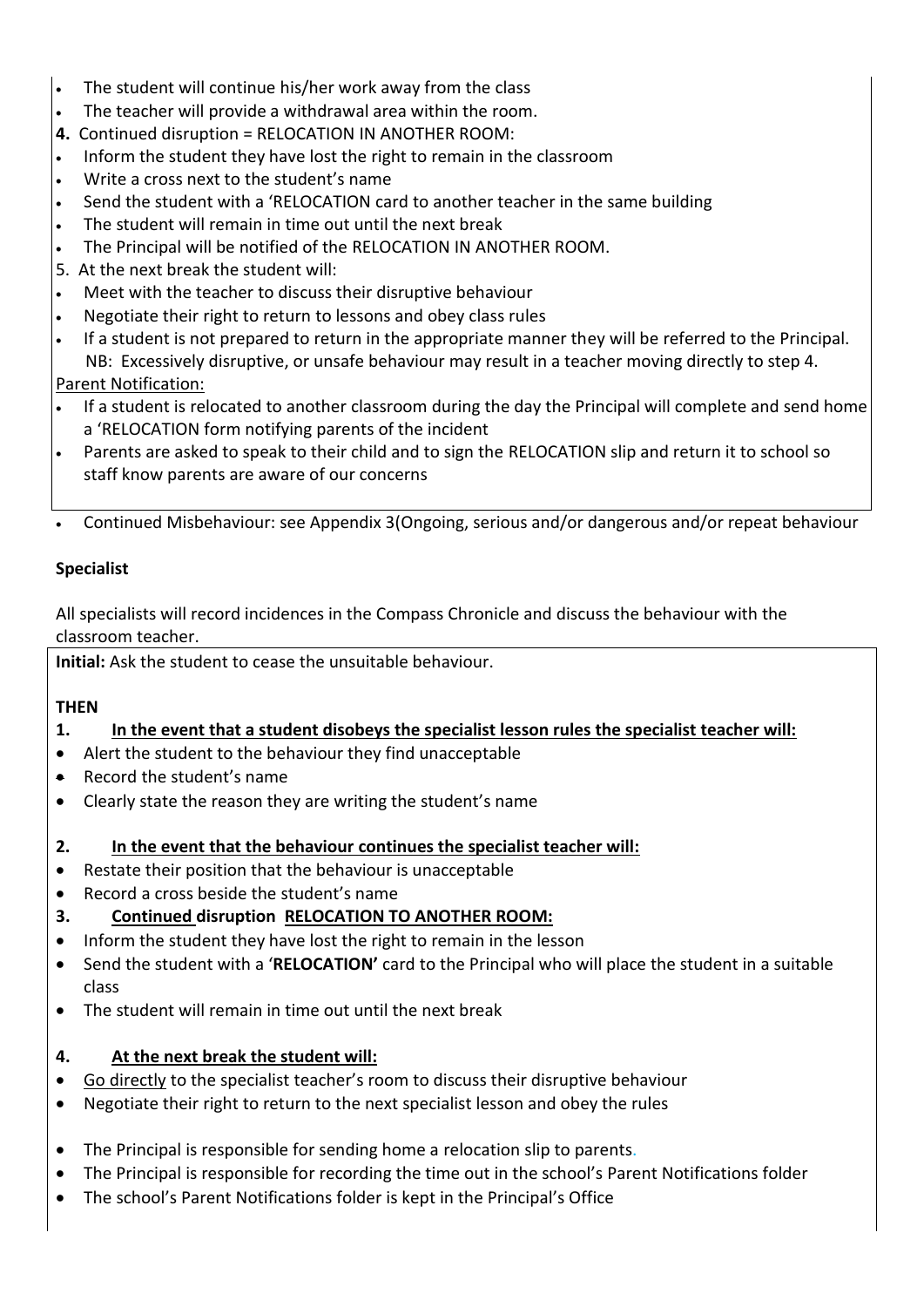If a student is not prepared to return in the appropriate manner for the next lesson they will return to the Principal for the following lesson

Continued Misbehaviour: see Appendix 3(Ongoing, serious and/or dangerous and/or repeat behaviour

#### **Playground**

Possible strategies:

- Encourage and support use of 5-finger plan and other strategies from the SEL strategy boards (teacher to assist student in use of this problem-solving model)
- distract and redirect the student
- remind of 'rights' of others, (especially right to be safe and right to be happy and respected)
- remind about "Getting Along" skills
- reminder of responsible behaviour that is required (be specific)
- use of logical consequence, eg if littering, student may tidy a part of the yard (eg pick up litter, sweep)
- Use of "I statement" (eg "When you .... I felt .... because ..... and what I want to see in future is ... )
- Use of Restorative style script for individuals, pairs, small groups (mini conference)
- Mediation: "What do you need XX? What do you need ZZ? How do we help this to happen? What do we need to do?"
- Playground Time Out. Where safety is an issue and/or to cool down, student may be required to go inside / to the office, usually for a specified time.

#### **Playground Procedure**

Students who choose to disobey school rules in the playground will instigate the following procedure.

- 1. In the event that a student disobeys school rules the teacher will:
- Alert the student to the behaviour they find unacceptable.
- 2. In the event that the behaviour continues the teacher will:
- Restate their position that the behaviour is unacceptable and for them to leave the area or cause.

3. In the event that the behaviour continues the teacher will direct the student to another area of the school ground for closer supervision and away from the cause.

4. Continued unsatisfactory behaviour = Playground Time Out. The student then is restricted to an area of the school for the next session or time period necessary**.**

Develop self management and ownership of behaviour, staff will develop a Playground Plan with the student outlining options, strategies and future consequences**.**

4. Continued unsatisfactory behaviour = Individual Behaviour Management Plan developed in conjunction with parents and students.

NB: Excessively disruptive, or unsafe behaviour may result in a teacher moving directly to step **3**

Continued Misbehaviour: see Appendix 3(Ongoing, serious and/or dangerous and/or repeat behaviour

#### **Appendix 3**

Monitoring, Recording and Notification

Grey, Amber and Red coded behaviour incidents are logged in the Chronicle module of the COMPASS Management system. This system allows staff to determine and represent patterns of behaviour, repeat offenders, types of behaviours concerns, including cyberbullying, plagiarism or misuse of technology.

Parents are notified personally, by note or through COMPASS depending on the circumstance.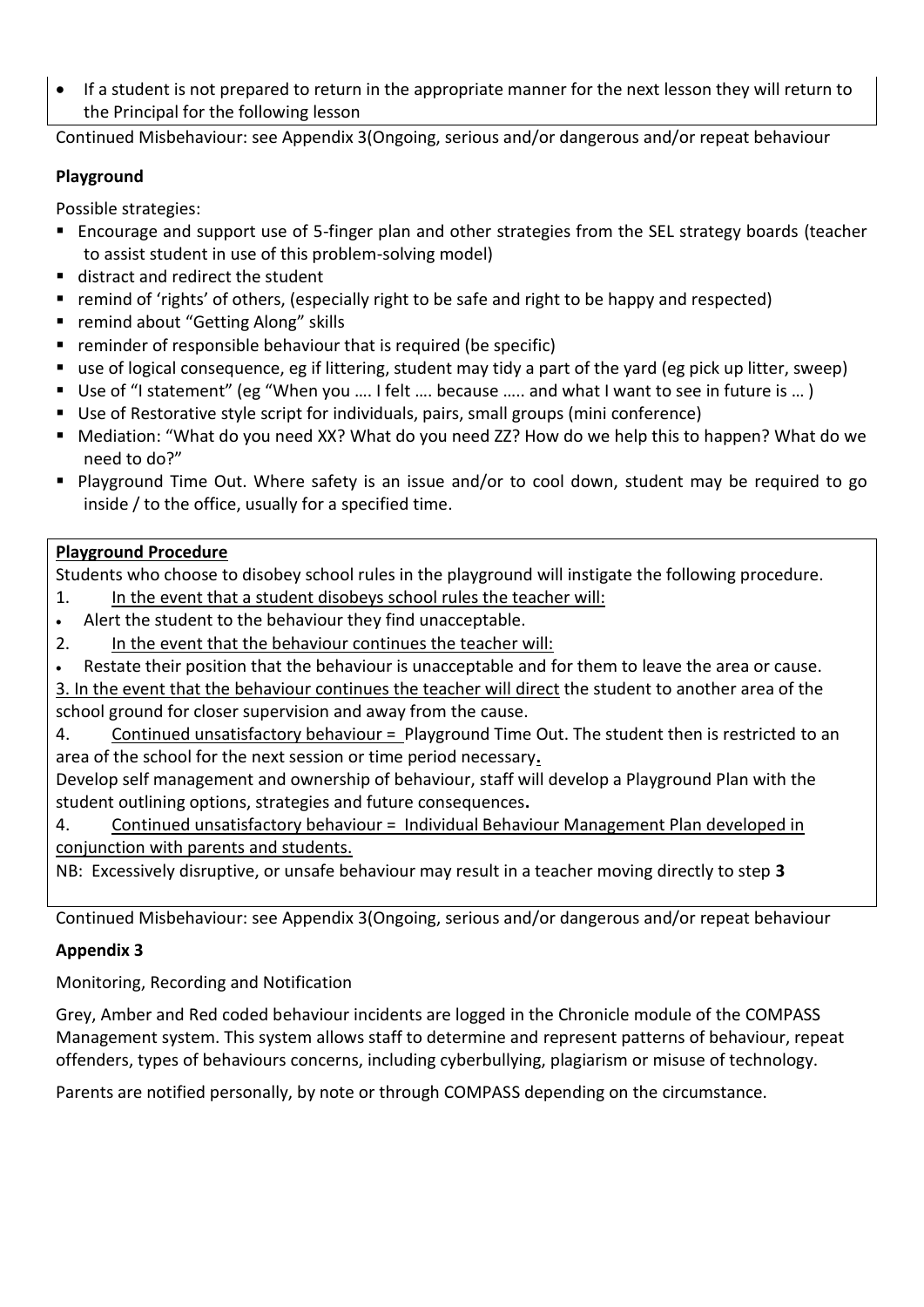#### **STEP 3: ONGOING, SERIOUS AND/OR DANGEROUS AND/OR REPEAT BEHAVIOUR**

#### Continued Misbehaviour:

- If a student is excessively disruptive parents will be asked to meet with the teacher then the Principal.
- The Behaviour Management Plan will be adjusted developed in consultation with the teacher, Principal, parents/carers and students.

#### **Discipline procedures – suspension and expulsion**

When considering suspension or expulsion, schools are required to follow the procedures required by the Department of Education and Training.

The school will also follow network, regional and central procedures and practices.

A student may only be excluded from school in situations where all other measures have been implemented without success or where an immediate suspension is the only appropriate course of action in response to the student's behaviour.

Consequences which may be used prior to suspension include:

- Withdrawal of privileges
- Withdrawal from class if a student's behaviour significantly interferes with the rights of other students to learn or the capacity of a teacher to teach a class, that student may be temporarily isolated from regular classroom activities or, in more severe cases, required to leave the classroom for a specified period of time.
- Where appropriate, parents/carers should be informed of such withdrawals.
- Detention teachers may require a student to finish school work that has not been completed in the regular classroom or to undertake additional or new work or duties at a reasonable time and place. No more than half the time allocated for any recess may be used for this work.

#### **POLICY REVIEW**

This policy was last reviewed 6<sup>th</sup> June 2022 and will be reviewed annually.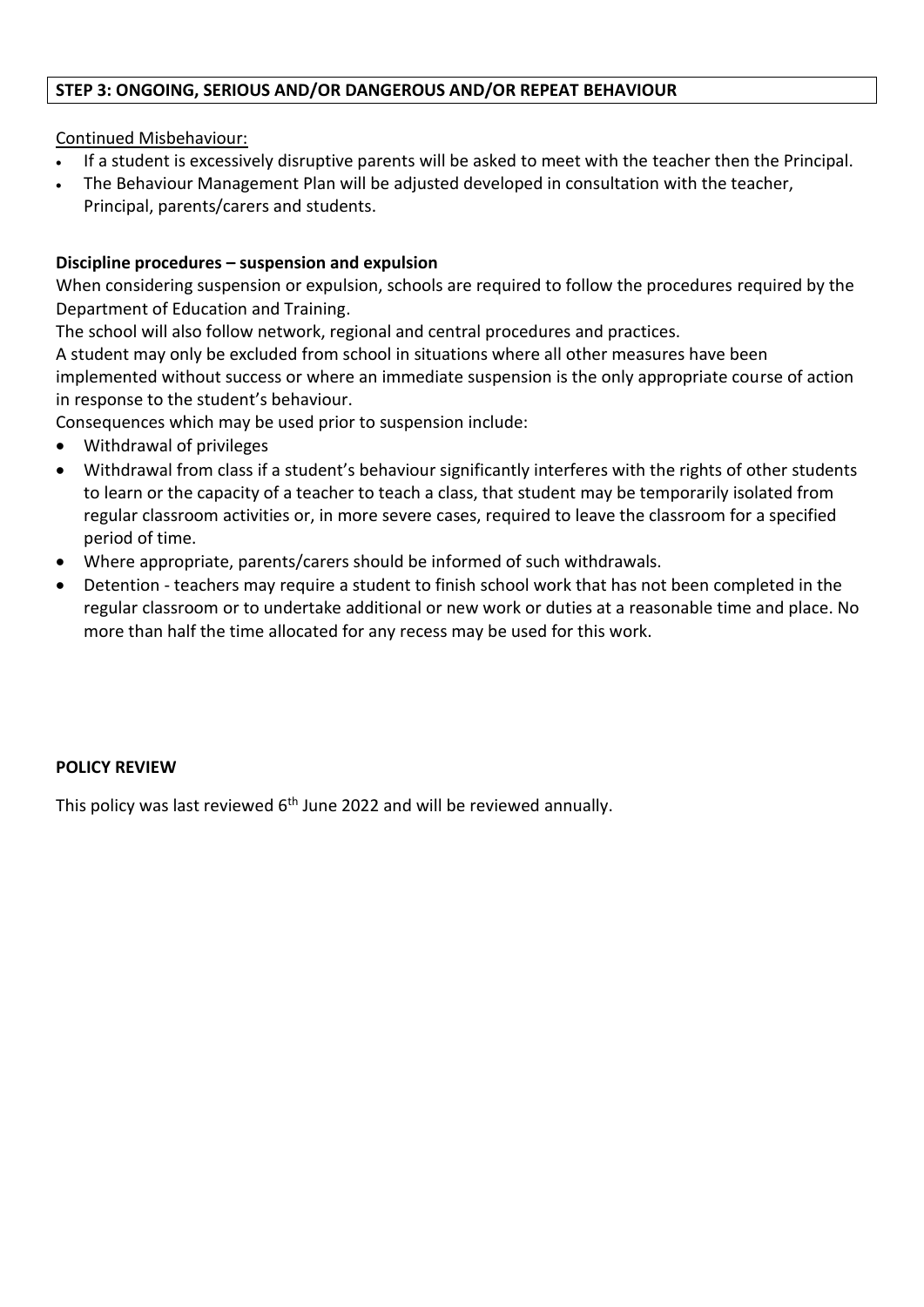#### Attachment 1

| $\eta$ | <b>Incident Reflection Sheet.</b> | ∆ame′ |  |
|--------|-----------------------------------|-------|--|
|--------|-----------------------------------|-------|--|

| What did you do?                                                         | Why is this behaviour not appropriate? |                                    | What could I have done instead? |
|--------------------------------------------------------------------------|----------------------------------------|------------------------------------|---------------------------------|
|                                                                          |                                        |                                    |                                 |
|                                                                          |                                        |                                    |                                 |
|                                                                          |                                        |                                    |                                 |
| Who was affected?                                                        |                                        | How were they affected?            |                                 |
|                                                                          |                                        |                                    |                                 |
| What were you trying to achieve with this behaviour (Why did you do it?) |                                        |                                    |                                 |
| What needs to happen now?                                                |                                        | What consequence should I receive? |                                 |
|                                                                          |                                        |                                    |                                 |
|                                                                          |                                        |                                    |                                 |
|                                                                          |                                        |                                    |                                 |
| Student signature:                                                       | Parent signature:                      |                                    | Teacher signature:              |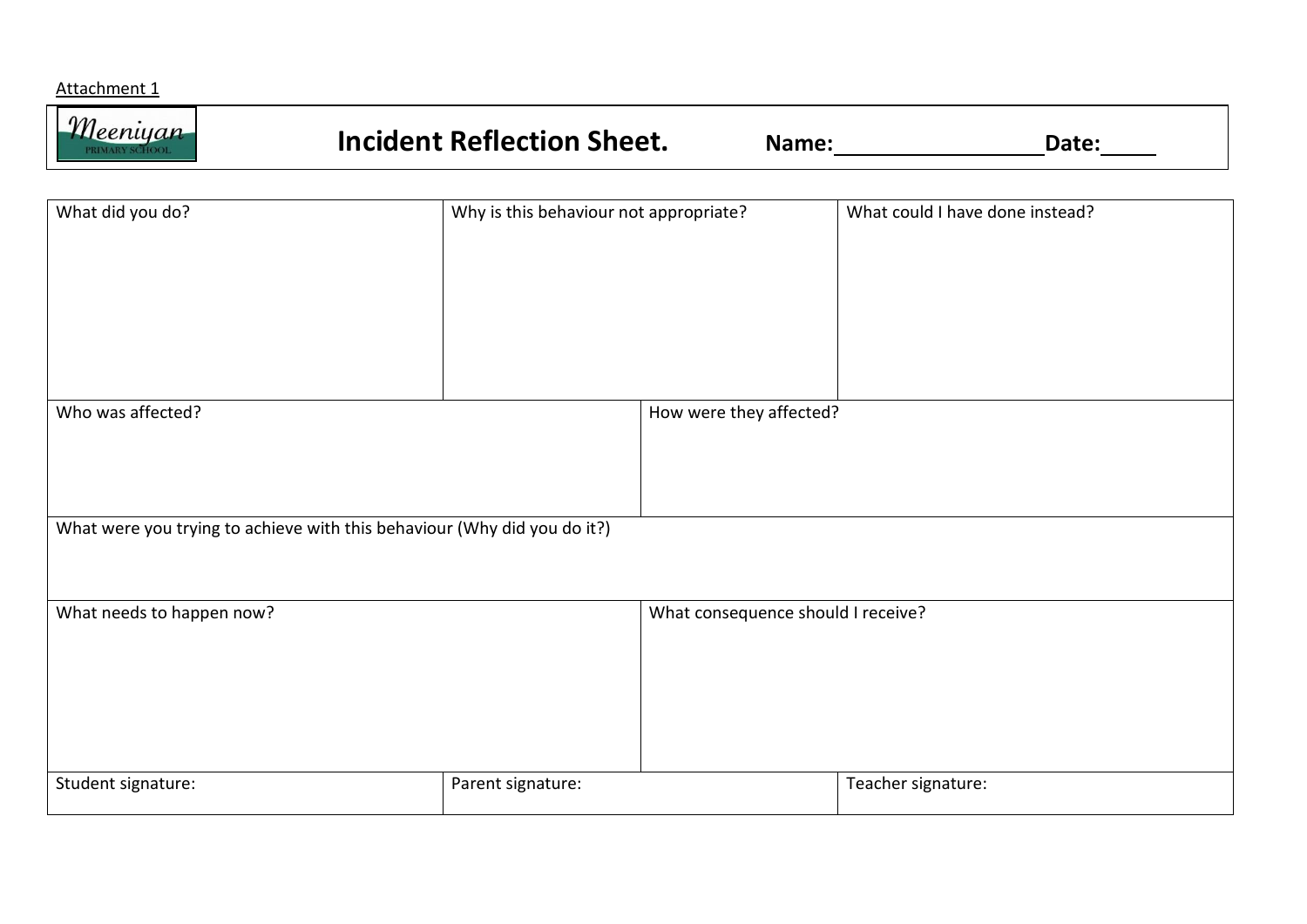| <u>Meeniyan</u>                                               |             | <b>CLASSROOM RIGHTS,</b><br><b>RESPONSIBILITIES AND RELATIONSHIPS</b>                                                 |
|---------------------------------------------------------------|-------------|-----------------------------------------------------------------------------------------------------------------------|
| 1. Alert                                                      |             | <b>State expected behaviour</b>                                                                                       |
| 2. Alert again                                                | <b>Name</b> | <b>Compass Chronicle</b><br><b>State expected behaviour and</b><br>future consequence                                 |
| 3. Relocate<br>in room                                        | Name x      | <b>Compass Chronicle</b><br><b>Incident Reflection Sheet</b>                                                          |
| 4. Relocate to<br>another<br>classroom or<br><b>Principal</b> | Name xx     | <b>Compass Chronicle</b><br><b>Incident Reflection Sheet</b><br><b>Classroom Relocation Notification</b><br>sent home |

| Meeniyan         |                                        |             | <b>CLASSROOM RIGHTS,</b><br><b>RESPONSIBILITIES AND RELATIONSHIPS</b>                                                        |
|------------------|----------------------------------------|-------------|------------------------------------------------------------------------------------------------------------------------------|
| 1.               | <b>Alert</b>                           |             | <b>State expected behaviour</b>                                                                                              |
| 2.               | <b>Alert again</b>                     | <b>Name</b> | <b>Compass Chronicle</b><br><b>State expected behaviour</b><br>and future consequence                                        |
| in room          | 3. Relocate                            | Name x      | <b>Compass Chronicle</b><br><b>Incident Reflection Sheet</b>                                                                 |
| <b>Principal</b> | 4. Relocate to<br>another classroom or | Name xx     | <b>Compass Chronicle</b><br><b>Incident Reflection Sheet</b><br><b>Classroom Relocation</b><br><b>Notification sent home</b> |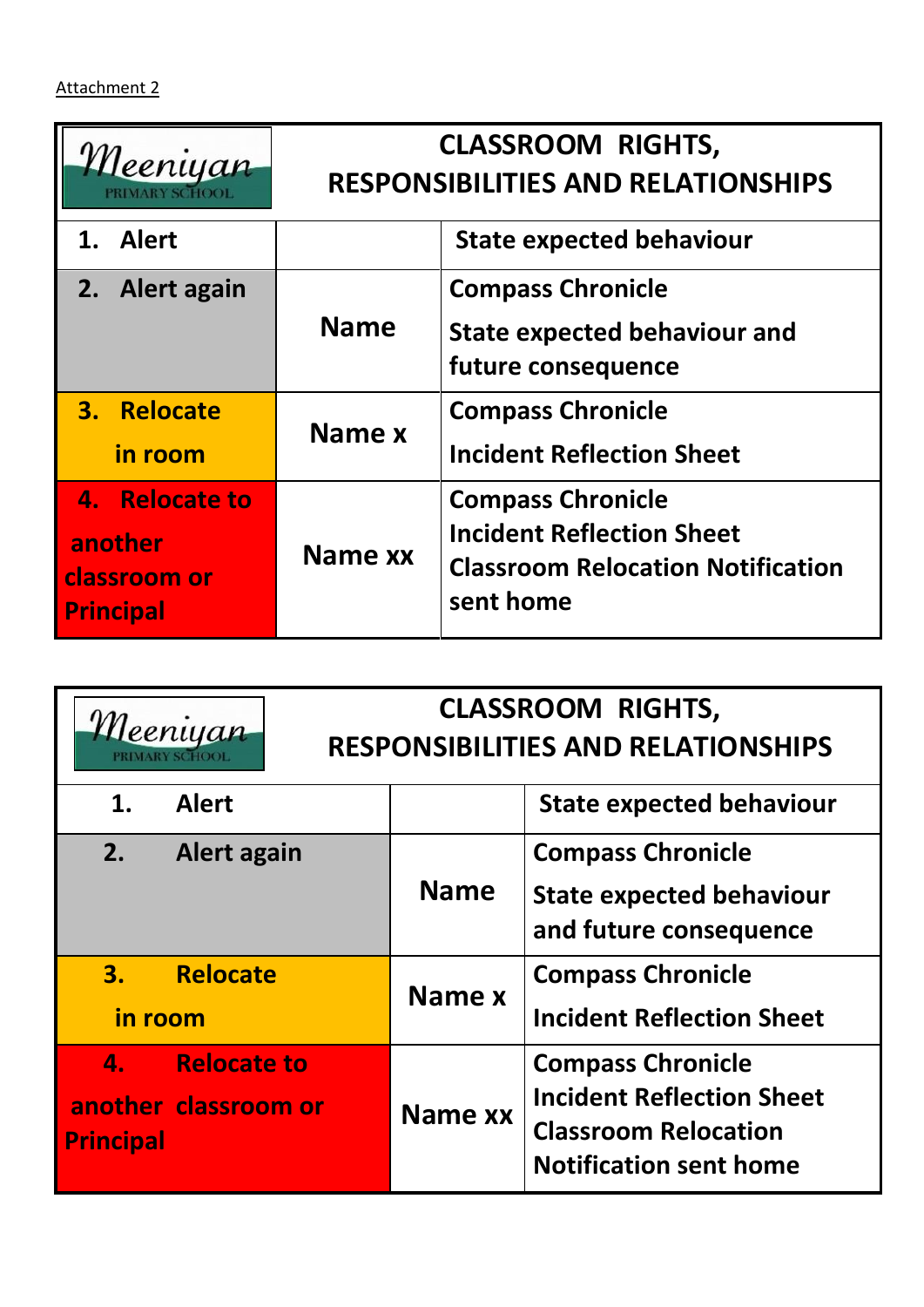| <i>'Meeniyan</i> | <b>PLAYGROUND</b>                                                                                           |  |  |
|------------------|-------------------------------------------------------------------------------------------------------------|--|--|
|                  | RIGHTS, RESPONSIBILITIES                                                                                    |  |  |
|                  | <b>AND RELATIONSHIPS</b>                                                                                    |  |  |
| 1. Alert         | <b>State expected behaviours</b>                                                                            |  |  |
| 2. Alert again   | <b>Compass Chronicle</b>                                                                                    |  |  |
|                  | Leave area or activity                                                                                      |  |  |
| 3. Restricted    | <b>Compass Chronicle</b>                                                                                    |  |  |
|                  | <b>Restricted and supervised</b>                                                                            |  |  |
| 4. Playground    | <b>Compass Chronicle</b>                                                                                    |  |  |
| <b>Time Out</b>  | Time Out of the playground                                                                                  |  |  |
|                  | <b>Time Out Notification sent home</b>                                                                      |  |  |
|                  | <b>Playground Behaviour Plan</b>                                                                            |  |  |
|                  | Isolate causes, options, strategies further<br>consequences                                                 |  |  |
|                  | <b>Restricted Play until allowed to leave</b>                                                               |  |  |
| <b>5. Parent</b> | <b>Compass Chronicle</b>                                                                                    |  |  |
| <b>Meeting</b>   | <b>Individual Behaviour Management Plan</b><br>developed in conjunction with parents, and staff<br>students |  |  |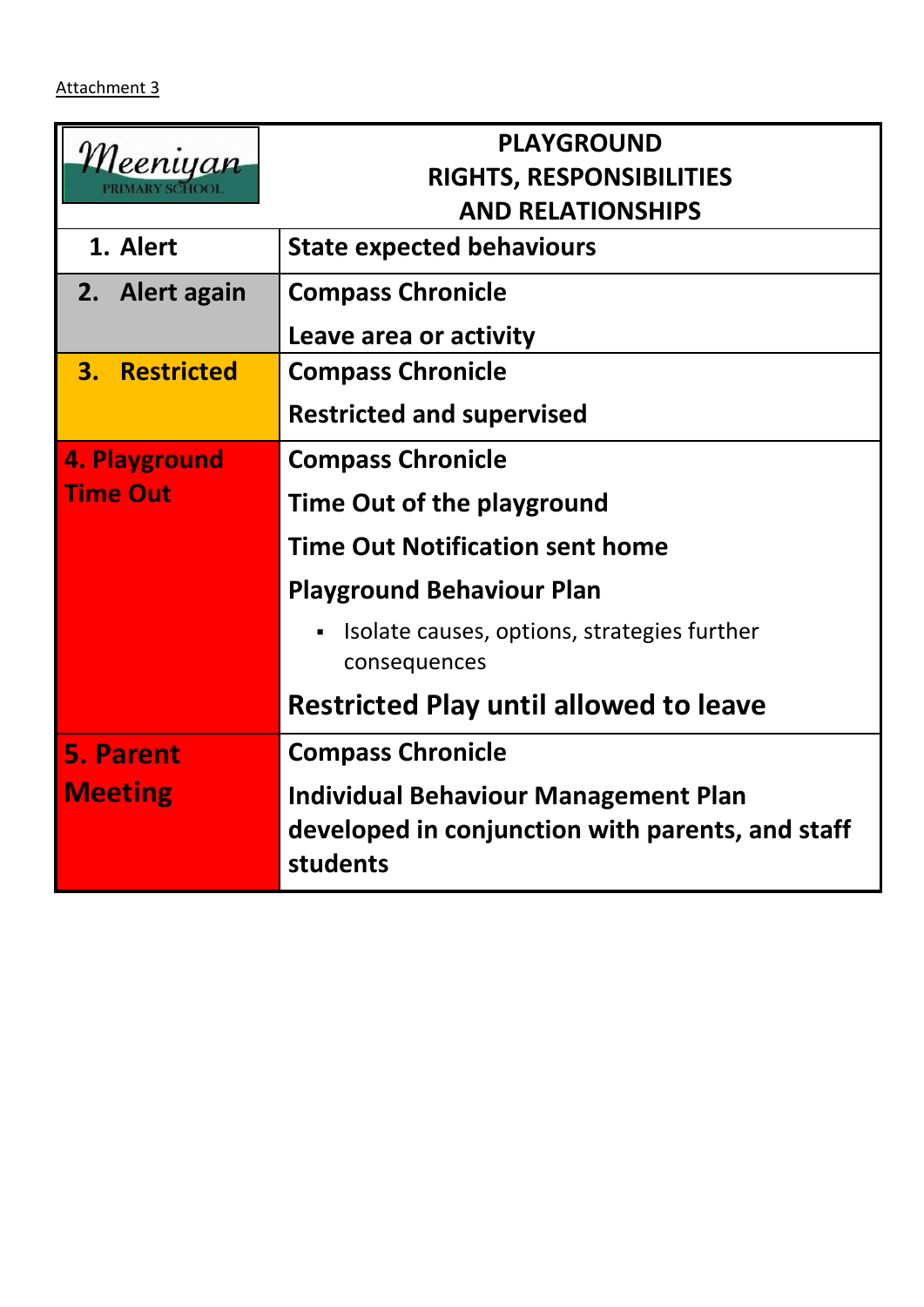

**OUR RIGHTS**

- **We all have the right to:**
- ✓ *Learn and teach*
- ✓ *Be safe*
- ✓ *Be happy and respected*
- ✓ *Be included*
- ✓ *Have ours and others property cared for*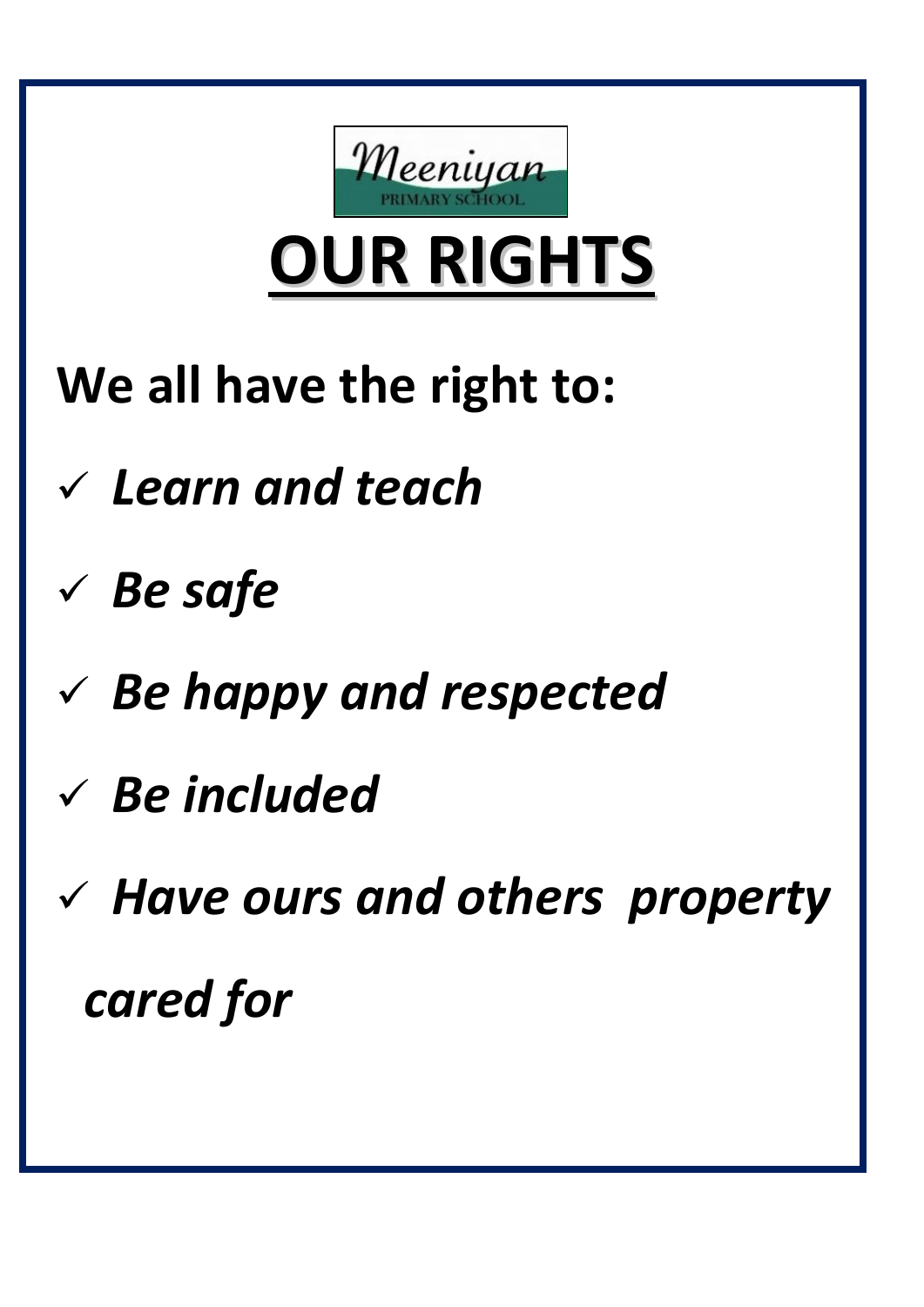

# **OUR RESPONSIBILITIES**

### **It is my responsibility:**

- ✓ *To uphold the rights of others*
- ✓ *To try my best to achieve*
- ✓ *To build positive relationships* 
	- *with other students and staff*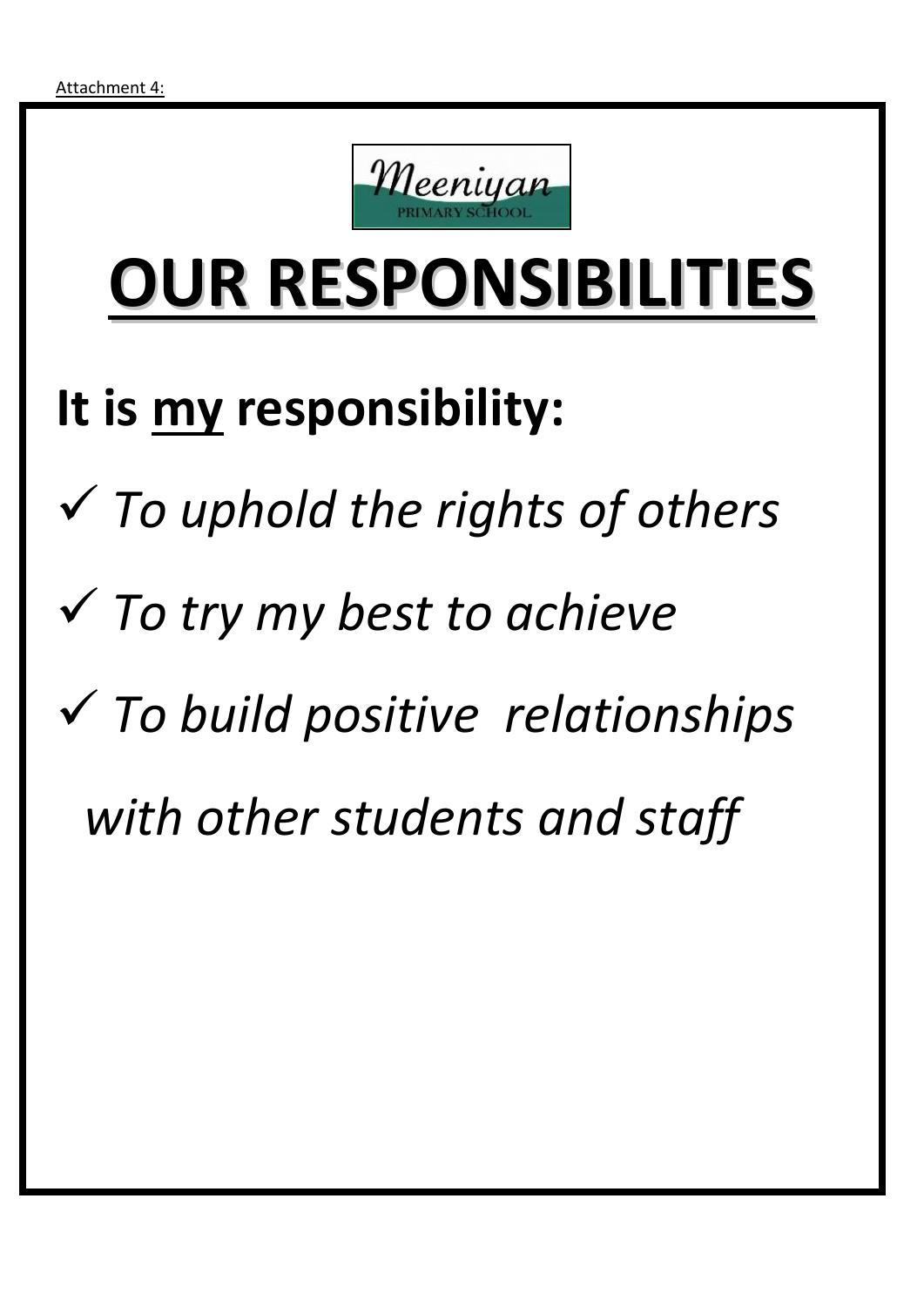

### **It is my RESPONSIBILITY to allow everyone the RIGHT TO LEARN AND TEACH by:**

- ☺ *cooperating*
- ☺ *listening to others*
- ☺ *not interrupting or distracting others*
- ☺ *asking questions and* 
	- *contributing ideas*
	- *appropriately*
- ☺ *helping others*
- ☺ *trying to do my best*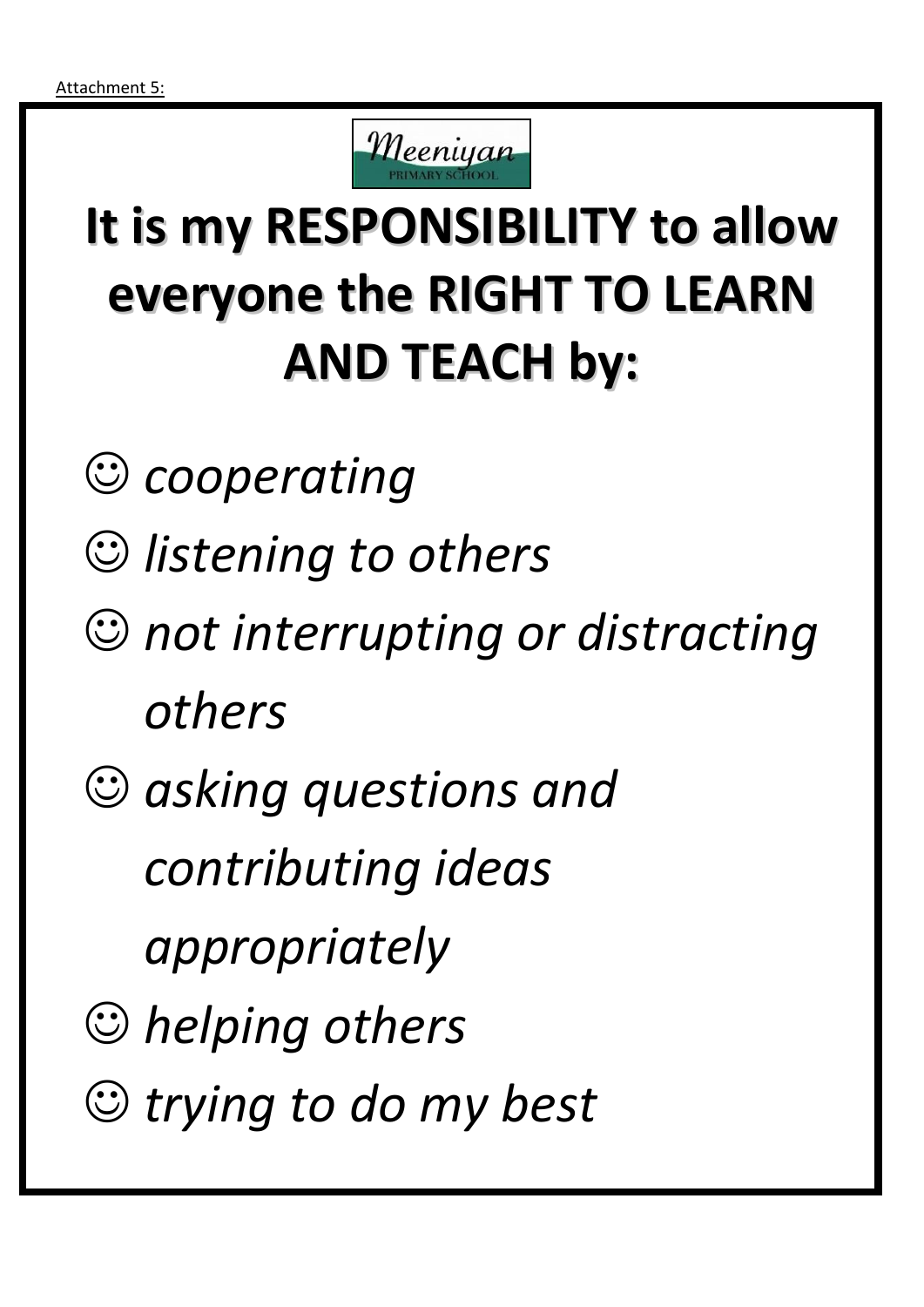

### **It is MY RESPONSIBILITY to allow everyone the Right to HAPPY and RESPECTED by:**

- ☺ *treating others the way I like to be treated*
- ☺ *not saying put-downs or teasing*
- ☺ *using technology appropriately*
- ☺ *by always telling the truth*
- ☺ *listening and valuing what others say*
- ☺ *allowing others to have their opinion*
- ☺ *treating everyone equally and fairly*
- ☺ *accepting that all people are different*
- ☺ *including others (e.g. in games)*
- ☺ *being kind and thoughtful*
- ☺ *using people's names*
- ☺ *saying things like 'excuse me', 'please', 'thank you'*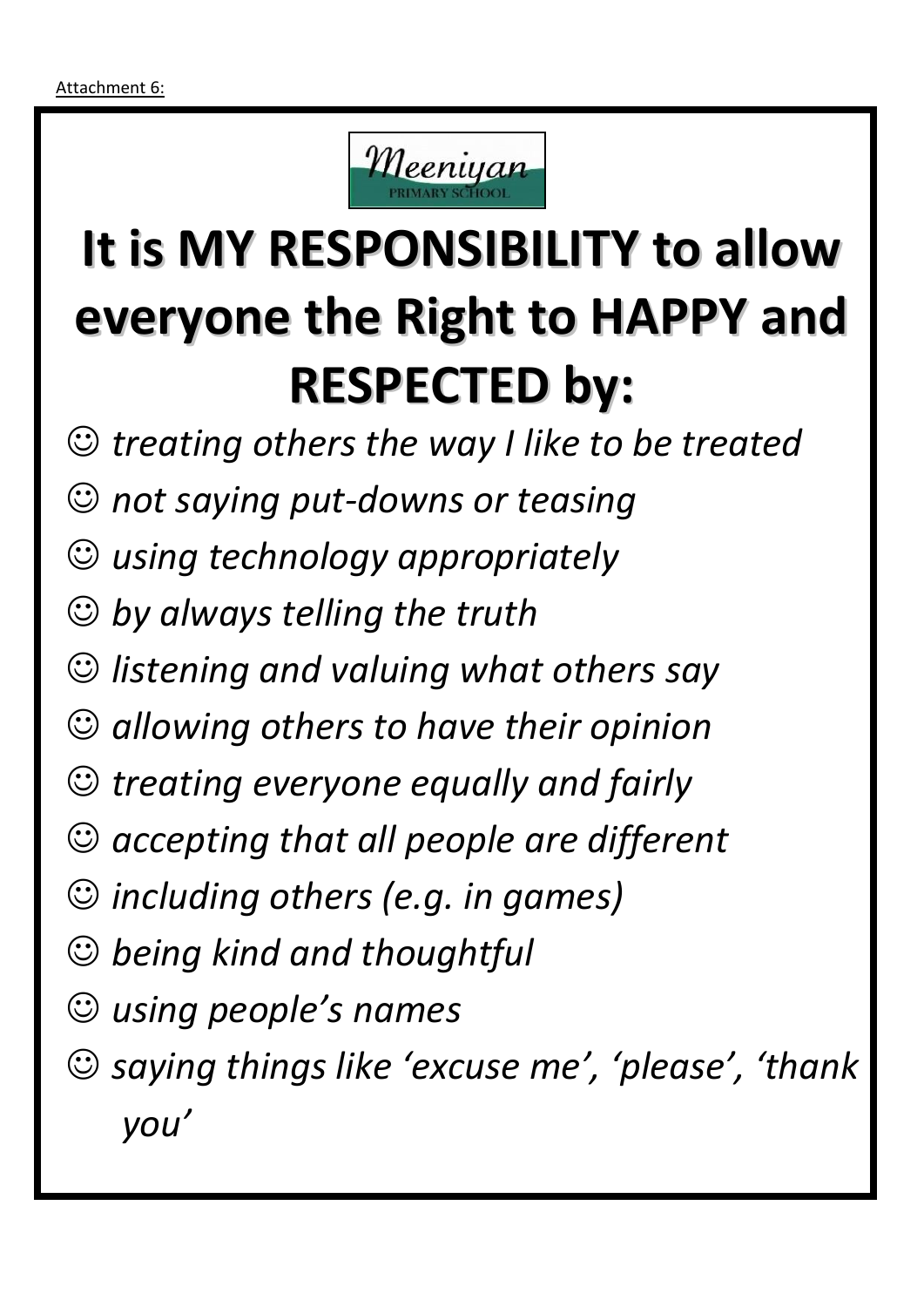

## **It is my RESPONSIBILITY to allow everyone the Right TO HAVE OUR PROPERTY CARED FOR by:**

- ☺ *keeping our own property orderly and for the use they were intended for*
- ☺ *asking before touching other people's belongings*
- ☺ *putting things back in the right place after I use them*
- ☺ *looking after school property and plants*
- ☺ *telling a teacher if something around the school is broken*
- ☺ *making sure all my belongings are named*
- ☺ *using equipment in the right way and right place.*
- ☺ *keeping our school ground litter-free*